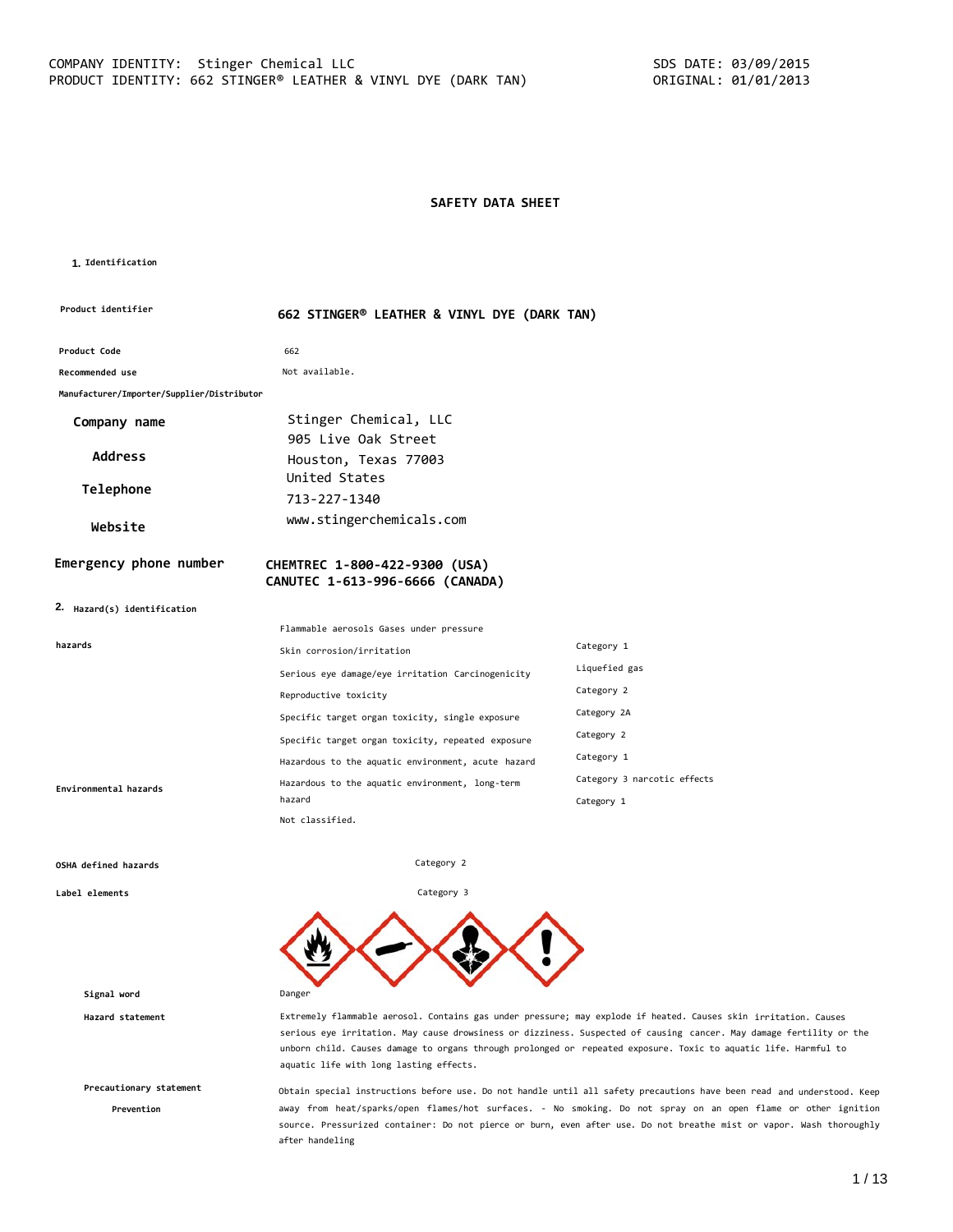| If on skin: Wash with plenty of water. If inhaled: Remove person to fresh air and keep comfortable for breathing. If<br>in eyes: Rinse cautiously with water for several minutes. Remove contact lenses, if present and easy to do. Continue<br>rinsing. If exposed or concerned: Get medical advice/attention. Call a poison center/doctor if you feel unwell. If<br>skin irritation occurs: Get medical advice/attention. If eye irritation persists: Get medical advice/attention. Take<br>off contaminated clothing and wash before reuse. |
|------------------------------------------------------------------------------------------------------------------------------------------------------------------------------------------------------------------------------------------------------------------------------------------------------------------------------------------------------------------------------------------------------------------------------------------------------------------------------------------------------------------------------------------------|
| Store in a well-ventilated place. Keep container tightly closed. Store locked up. Protect from sunlight. Store in<br>a well-ventilated place. Protect from sunlight. Do not expose to temperatures exceeding 50°C/122°F.                                                                                                                                                                                                                                                                                                                       |
| Dispose of contents/container in accordance with local/regional/national/international regulations.                                                                                                                                                                                                                                                                                                                                                                                                                                            |
| None known.                                                                                                                                                                                                                                                                                                                                                                                                                                                                                                                                    |
| 43.59% of the mixture consists of component(s) of unknown acute hazards to the aquatic environment. 43.59% of the<br>mixture consists of component(s) of unknown long-term hazards to the aquatic environment.                                                                                                                                                                                                                                                                                                                                 |
|                                                                                                                                                                                                                                                                                                                                                                                                                                                                                                                                                |

## **3. Composition/information on ingredients**

| Chemical name                            | Common name and synonyms | CAS number       | $\%$                  |
|------------------------------------------|--------------------------|------------------|-----------------------|
| ACETONE<br>$N-$                          |                          | $67 - 64 - 1$    | 40 to <50             |
| <b>BUTANE</b>                            |                          | $106 - 97 - 8$   | $10$ to $\langle 20$  |
| PROPANE                                  |                          | 74-98-6          | 10 to <20             |
| <b>TOLUENE</b>                           |                          | $108 - 88 - 3$   | $10$ to $< 20$        |
| METHYL ETHYL KETONE                      |                          | $78 - 93 - 3$    | 1 to < 5              |
| PROPYLENE GLYCOL METHYL ETHER ACETATE    |                          | $108 - 65 - 6$   | $1$ to $\leq 5$       |
| TITANIUM DIOXIDE XYLENE                  |                          | $13463 - 67 - 7$ | $1$ to $\overline{c}$ |
| 1-METHYL-2-PYRROLIDONE<br>BUTYL BENZYL   |                          | 1330-20-7        | 1 to < 5              |
| PHTHALATE ETHYLBENZENE                   |                          | $872 - 50 - 4$   | $0.1$ to $\langle 1$  |
|                                          |                          | $85 - 68 - 7$    | $0.1$ to $\langle 1$  |
|                                          |                          | $100 - 41 - 4$   | $0.1$ to $\langle 1$  |
| Other components below reportable levels |                          |                  | $5$ to $<$ 10         |

\*Designates that a specific chemical identity and/or percentage of composition has been withheld as a trade secret.

**4. First-aid measures**

| Inhalation                                            | Remove victim to fresh air and keep at rest in a position comfortable for breathing. Call a POISON CENTER or<br>doctor/physician if you feel unwell.                                                                                                                                                            |
|-------------------------------------------------------|-----------------------------------------------------------------------------------------------------------------------------------------------------------------------------------------------------------------------------------------------------------------------------------------------------------------|
| Skin contact                                          | No adverse effects due to skin contact are expected. Remove contaminated clothing. Wash with plenty of soap and<br>water. If skin irritation occurs: Get medical advice/attention. Wash contaminated clothing before reuse.                                                                                     |
| Eye contact                                           | Immediately flush eyes with plenty of water for at least 15 minutes. Remove contact lenses, if present and easy to<br>do. Continue rinsing. Get medical attention if irritation develops and persists. No specific first aid measures<br>noted.                                                                 |
| Ingestion                                             | Not likely, due to the form of the product. In the unlikely event of swallowing contact a physician or poison control<br>center. Rinse mouth.                                                                                                                                                                   |
| Most important symptoms/effects, acute<br>and delayed | May cause drowsiness and dizziness. Headache. Nausea, vomiting. Severe eye irritation. Symptoms may include stinging,<br>tearing, redness, swelling, and blurred vision. Skin irritation. May cause redness and pain. Prolonged exposure may                                                                    |
| Indication of immediate medical                       | cause chronic effects.                                                                                                                                                                                                                                                                                          |
| attention and special treatment needed                | Provide general supportive measures and treat symptomatically. Keep victim under observation. Symptoms may be delayed.                                                                                                                                                                                          |
| General information                                   | IF exposed or concerned: Get medical advice/attention. If you feel unwell, seek medical advice (show the label where<br>possible). Ensure that medical personnel are aware of the material(s) involved, and take precautions to protect<br>themselves. Show this safety data sheet to the doctor in attendance. |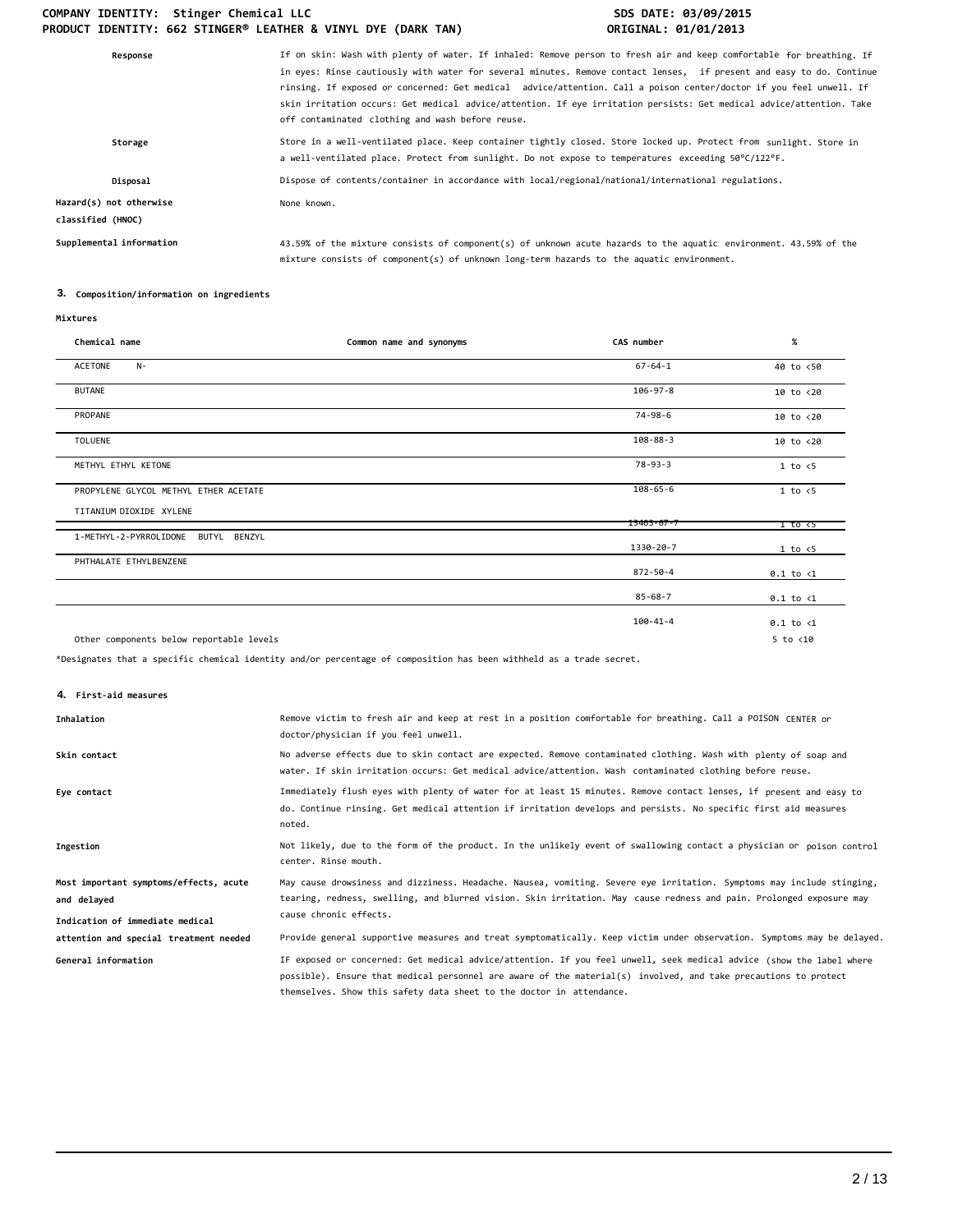| 5. Fire-fighting measures                                              |                                                                                                                                                                                                                                                                                                                                                                                                                                                                                                                                                                                                                                                                                                                                                                                                                                                                                                                                                                                                                                                                                          |
|------------------------------------------------------------------------|------------------------------------------------------------------------------------------------------------------------------------------------------------------------------------------------------------------------------------------------------------------------------------------------------------------------------------------------------------------------------------------------------------------------------------------------------------------------------------------------------------------------------------------------------------------------------------------------------------------------------------------------------------------------------------------------------------------------------------------------------------------------------------------------------------------------------------------------------------------------------------------------------------------------------------------------------------------------------------------------------------------------------------------------------------------------------------------|
| Suitable extinguishing media                                           | Alcohol resistant foam. Water fog. Dry chemical powder. Carbon dioxide (CO2).                                                                                                                                                                                                                                                                                                                                                                                                                                                                                                                                                                                                                                                                                                                                                                                                                                                                                                                                                                                                            |
| Unsuitable extinguishing media                                         | Do not use water jet as an extinguisher, as this will spread the fire.                                                                                                                                                                                                                                                                                                                                                                                                                                                                                                                                                                                                                                                                                                                                                                                                                                                                                                                                                                                                                   |
| Specific hazards arising from the<br>chemical                          | Contents under pressure. Pressurized container may explode when exposed to heat or flame. During fire, gases hazardous<br>to health may be formed.                                                                                                                                                                                                                                                                                                                                                                                                                                                                                                                                                                                                                                                                                                                                                                                                                                                                                                                                       |
| Special protective equipment and<br>precautions for firefighters       | Firefighters must use standard protective equipment including flame retardant coat, helmet with face shield, gloves,<br>rubber boots, and in enclosed spaces, SCBA.                                                                                                                                                                                                                                                                                                                                                                                                                                                                                                                                                                                                                                                                                                                                                                                                                                                                                                                      |
| Fire fighting<br>equipment/instructions                                | In case of fire: Stop leak if safe to do so. Do not move cargo or vehicle if cargo has been exposed to heat. Move<br>containers from fire area if you can do so without risk. Containers should be cooled with water to prevent vapor<br>pressure build up. For massive fire in cargo area, use unmanned hose holder or monitor nozzles, if possible. If not,<br>withdraw and let fire burn out.                                                                                                                                                                                                                                                                                                                                                                                                                                                                                                                                                                                                                                                                                         |
| Specific methods                                                       | Use standard firefighting procedures and consider the hazards of other involved materials. Move containers from fire<br>area if you can do so without risk. In the event of fire and/or explosion do not breathe fumes.                                                                                                                                                                                                                                                                                                                                                                                                                                                                                                                                                                                                                                                                                                                                                                                                                                                                  |
| General fire hazards                                                   | Extremely flammable aerosol. Contents under pressure. Pressurized container may explode when exposed to heat or flame.                                                                                                                                                                                                                                                                                                                                                                                                                                                                                                                                                                                                                                                                                                                                                                                                                                                                                                                                                                   |
| <b>6. Accidental release measures</b>                                  |                                                                                                                                                                                                                                                                                                                                                                                                                                                                                                                                                                                                                                                                                                                                                                                                                                                                                                                                                                                                                                                                                          |
| Personal precautions, protective<br>equipment and emergency procedures | Keep unnecessary personnel away. Keep people away from and upwind of spill/leak. Keep out of low areas. Many gases are<br>heavier than air and will spread along ground and collect in low or confined areas (sewers, basements, tanks). Wear<br>appropriate protective equipment and clothing during clean-up. Do not breathe mist or vapor. Emergency personnel need<br>self-contained breathing equipment. Do not touch damaged containers or spilled material unless wearing appropriate<br>protective clothing. Ventilate closed spaces before entering them. Local authorities should be advised if significant<br>spillages cannot be contained. For personal protection, see section 8 of the SDS.                                                                                                                                                                                                                                                                                                                                                                               |
| Methods and materials for containment<br>and cleaning up               | Refer to attached safety data sheets and/or instructions for use. Eliminate all ignition sources (no smoking, flares,<br>sparks, or flames in immediate area). Keep combustibles (wood, paper, oil, etc.) away from spilled material. Stop leak<br>if you can do so without risk. Move the cylinder to a safe and open area if the leak is irreparable. Isolate area until<br>gas has dispersed. Cover with plastic sheet to prevent spreading. Absorb in vermiculite, dry sand or earth and place<br>into containers. Prevent product from entering drains. Following product recovery, flush area with water.                                                                                                                                                                                                                                                                                                                                                                                                                                                                          |
|                                                                        | Small Spills: Wipe up with absorbent material (e.g. cloth, fleece). Clean surface thoroughly to remove residual<br>contamination. For waste disposal, see section 13 of the SDS.                                                                                                                                                                                                                                                                                                                                                                                                                                                                                                                                                                                                                                                                                                                                                                                                                                                                                                         |
| Environmental precautions                                              | Avoid release to the environment. Prevent further leakage or spillage if safe to do so. Avoid discharge into<br>drains, water courses or onto the ground. Inform appropriate managerial or supervisory personnel of all<br>environmental releases.                                                                                                                                                                                                                                                                                                                                                                                                                                                                                                                                                                                                                                                                                                                                                                                                                                       |
| 7. Handling and storage                                                |                                                                                                                                                                                                                                                                                                                                                                                                                                                                                                                                                                                                                                                                                                                                                                                                                                                                                                                                                                                                                                                                                          |
| Precautions for safe handling                                          | Obtain special instructions before use. Do not handle until all safety precautions have been read and understood.<br>Pressurized container: Do not pierce or burn, even after use. Do not use if spray button is missing or defective. Do<br>not spray on a naked flame or any other incandescent material. Do not smoke while using or until sprayed surface is<br>thoroughly dry. Do not cut, weld, solder, drill, grind, or expose containers to heat, flame, sparks, or other sources<br>of ignition. All equipment used when handling the product must be grounded. Do not re-use empty containers. Do not<br>breathe  mist or vapor. Avoid contact with eyes, skin, and clothing. Avoid prolonged exposure. When using, do not eat,<br>drink or smoke. Pregnant or breastfeeding women must not handle this product. Should be handled in closed systems, if<br>possible. Use only in well-ventilated areas. Wear appropriate personal protective equipment. Wash hands thoroughly after<br>handling. Avoid release to the environment. Observe good industrial hygiene practices. |
| Conditions for safe storage, including<br>any incompatibilities        | Level 3 Aerosol.                                                                                                                                                                                                                                                                                                                                                                                                                                                                                                                                                                                                                                                                                                                                                                                                                                                                                                                                                                                                                                                                         |
|                                                                        | Store locked up. Pressurized container. Protect from sunlight and do not expose to temperatures exceeding 50°C/122 °F.<br>Do not puncture, incinerate or crush. Do not handle or store near an open flame, heat or other sources of ignition.<br>This material can accumulate static charge which may cause spark and become an ignition source. Secure cylinders in an<br>upright position at all times, close all valves when not in use. Store in a well-ventilated place. Store away from<br>incompatible materials (see Section 10 of the SDS).                                                                                                                                                                                                                                                                                                                                                                                                                                                                                                                                     |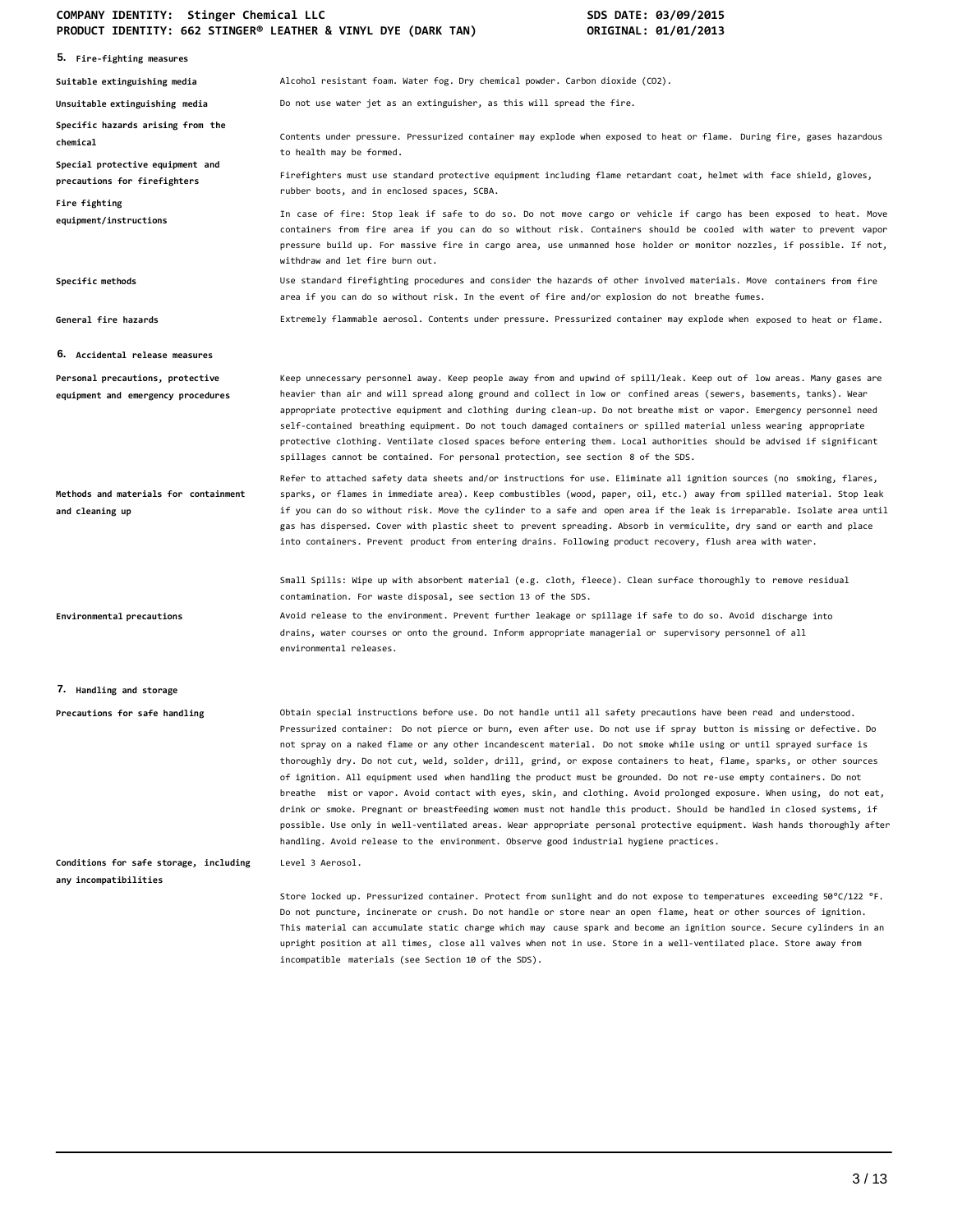#### **8. Exposure controls/personal protection**

#### **Occupational exposure limits**

**US. OSHA Table Z-1 Limits for Air Contaminants (29 CFR 1910.1000)**

| <b>LOMPONENTS</b>                                           | <b>I</b> ype | varue      | rorm        |
|-------------------------------------------------------------|--------------|------------|-------------|
| ACETONE (CAS 67-64-1)                                       | <b>PEL</b>   | 2400 mg/m3 |             |
|                                                             |              | 1000 ppm   |             |
| ETHYLBENZENE (CAS 100-41-4)                                 | PEL          | 435 mg/m3  |             |
|                                                             |              |            |             |
|                                                             |              | 100 ppm    |             |
| METHYL ETHYL KETONE (CAS 78-93-                             | PEL          | 590 mg/m3  |             |
| 3)                                                          |              |            |             |
|                                                             |              | 200 ppm    |             |
| PROPANE (CAS 74-98-6)                                       | PEL          | 1800 mg/m3 |             |
|                                                             |              | 1000 ppm   |             |
| TITANIUM DIOXIDE (CAS 13463-67-                             | PEL          | 15 $mg/m3$ | Total dust. |
| 7)                                                          |              |            |             |
| XYLENE (CAS 1330-20-7)                                      | PEL          | 435 mg/m3  |             |
|                                                             |              | 100 ppm    |             |
| US. OSHA Table Z-2 (29 CFR 1910.1000)                       |              |            |             |
| Components                                                  | Type         | Value      |             |
| TOLUENE (CAS 108-88-3)                                      | Ceiling      | 300 ppm    |             |
|                                                             | TWA          | 200 ppm    |             |
|                                                             |              |            |             |
| US. ACGIH Threshold Limit Values<br>Components              | Type         | Value      |             |
|                                                             |              |            |             |
| ACETONE (CAS 67-64-1)                                       | <b>STEL</b>  | 750 ppm    |             |
|                                                             | TWA          | 500 ppm    |             |
| ETHYLBENZENE (CAS 100-41-4)                                 | TWA          | 20 ppm     |             |
|                                                             |              |            |             |
| METHYL ETHYL KETONE (CAS 78-93- 3)                          | STEL         | 300 ppm    |             |
| N-BUTANE (CAS 106-97-8)                                     | TWA          | 200 ppm    |             |
|                                                             | STEL         | 1000 ppm   |             |
| TITANIUM DIOXIDE (CAS 13463-67-7)                           | TWA          | 10 mg/m3   |             |
|                                                             |              |            |             |
| TOLUENE (CAS 108-88-3)                                      | TWA          | 20 ppm     |             |
|                                                             | <b>STEL</b>  | 150 ppm    |             |
| XYLENE (CAS 1330-20-7)                                      | TWA          | 100 ppm    |             |
| US. NIOSH: Pocket Guide to Chemical Hazards Components Type |              |            |             |
|                                                             |              | Value      |             |
|                                                             |              |            |             |
| ACETONE (CAS 67-64-1)                                       | TWA          | 590 mg/m3  |             |
|                                                             |              | 250 ppm    |             |
| ETHYLBENZENE (CAS 100-41-4)                                 | STEL         | 545 mg/m3  |             |
|                                                             |              | 125 ppm    |             |
|                                                             | TWA          | 435 mg/m3  |             |
| METHYL ETHYL KETONE (CAS 78-93-3)                           |              | 100 ppm    |             |
|                                                             | STEL         | 885 mg/m3  |             |
|                                                             |              |            |             |
|                                                             |              | 300 ppm    |             |
| N-BUTANE (CAS 106-97-8)                                     | TWA          | 590 mg/m3  |             |
|                                                             |              | 200 ppm    |             |
| PROPANE (CAS 74-98-6)                                       | TWA          | 1900 mg/m3 |             |
| TOLUENE (CAS 108-88-3)                                      |              | 800 ppm    |             |
|                                                             | TWA          | 1800 mg/m3 |             |
|                                                             |              | 1000 ppm   |             |
|                                                             | STEL         | 560 mg/m3  |             |

150 ppm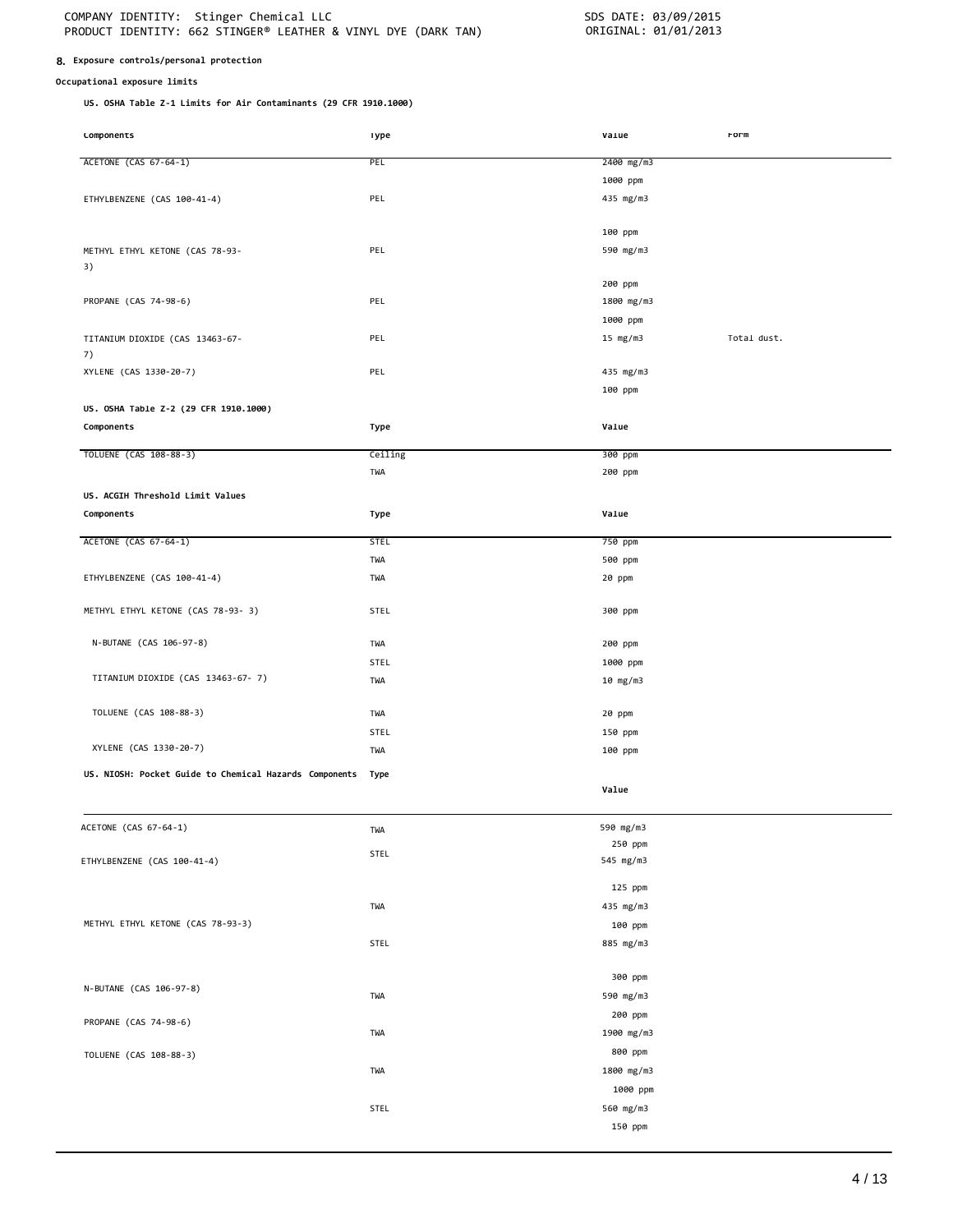# **COMPANY IDENTITY: Stinger Chemical LLC SDS DATE: 03/09/2015**

| US. NIOSH: Pocket Guide to Chemical Hazards Components Type                                                             |                                               |                                                               |                                                                        |                                                                                                                                                                                                                                                                                                                                                                                                                                                                                      |
|-------------------------------------------------------------------------------------------------------------------------|-----------------------------------------------|---------------------------------------------------------------|------------------------------------------------------------------------|--------------------------------------------------------------------------------------------------------------------------------------------------------------------------------------------------------------------------------------------------------------------------------------------------------------------------------------------------------------------------------------------------------------------------------------------------------------------------------------|
| Value<br>100 ppm<br>US. Workplace Environmental Exposure Level (WEEL) Guides Components                                 |                                               |                                                               |                                                                        |                                                                                                                                                                                                                                                                                                                                                                                                                                                                                      |
|                                                                                                                         |                                               |                                                               |                                                                        |                                                                                                                                                                                                                                                                                                                                                                                                                                                                                      |
|                                                                                                                         |                                               | Type                                                          |                                                                        |                                                                                                                                                                                                                                                                                                                                                                                                                                                                                      |
|                                                                                                                         |                                               |                                                               | Value                                                                  |                                                                                                                                                                                                                                                                                                                                                                                                                                                                                      |
| 1-METHYL-2-PYRROLIDO NE (CAS 872-<br>$50-4)$                                                                            | TWA                                           |                                                               |                                                                        | 40 mg/m3                                                                                                                                                                                                                                                                                                                                                                                                                                                                             |
|                                                                                                                         |                                               |                                                               |                                                                        | 10 ppm                                                                                                                                                                                                                                                                                                                                                                                                                                                                               |
| PROPYLENE GLYCOL METHYL ETHER<br>ACETATE (CAS 108-65-6)                                                                 | TWA                                           |                                                               |                                                                        | 50 ppm                                                                                                                                                                                                                                                                                                                                                                                                                                                                               |
| Biological limit values                                                                                                 |                                               |                                                               |                                                                        |                                                                                                                                                                                                                                                                                                                                                                                                                                                                                      |
| ACGIH Biological Exposure Indices                                                                                       |                                               |                                                               |                                                                        |                                                                                                                                                                                                                                                                                                                                                                                                                                                                                      |
| Components                                                                                                              | Value                                         | Determinant                                                   | Specimen                                                               | Sampling Time                                                                                                                                                                                                                                                                                                                                                                                                                                                                        |
| 1-METHYL-2-PYRROLIDO 100 mg/1                                                                                           |                                               | 5-Hydroxy-N-m                                                 | Urine                                                                  | $\ast$                                                                                                                                                                                                                                                                                                                                                                                                                                                                               |
| NE (CAS 872-50-4)                                                                                                       |                                               | ethyl-2-pyrrolidone                                           |                                                                        |                                                                                                                                                                                                                                                                                                                                                                                                                                                                                      |
| ACETONE (CAS 67-64-1)                                                                                                   | 50 mg/l                                       | Acetone                                                       | Urine                                                                  |                                                                                                                                                                                                                                                                                                                                                                                                                                                                                      |
| ETHYLBENZENE (CAS 100-41-4)                                                                                             | $0.15$ $g/g$                                  | Sum of                                                        | Creatinine in                                                          |                                                                                                                                                                                                                                                                                                                                                                                                                                                                                      |
|                                                                                                                         |                                               | mandelic acid and<br>phenylglyoxylic<br>acid                  | urine                                                                  |                                                                                                                                                                                                                                                                                                                                                                                                                                                                                      |
| METHYL ETHYL KETONE (CAS 78-93- 3)                                                                                      | 2 mg/l                                        | MEK                                                           | Urine                                                                  |                                                                                                                                                                                                                                                                                                                                                                                                                                                                                      |
|                                                                                                                         |                                               |                                                               |                                                                        |                                                                                                                                                                                                                                                                                                                                                                                                                                                                                      |
| TOLUENE (CAS 108-88-3)                                                                                                  | 0.3 mg/g                                      | o-Cresol, with<br>hydrolysis                                  | Creatinine in<br>urine                                                 |                                                                                                                                                                                                                                                                                                                                                                                                                                                                                      |
| XYLENE (CAS 1330-20-7)                                                                                                  | 0.03 mg/1                                     | Toluene                                                       | Urine                                                                  |                                                                                                                                                                                                                                                                                                                                                                                                                                                                                      |
|                                                                                                                         | $0.02$ mg/l                                   | Toluene                                                       | <b>Blood</b>                                                           |                                                                                                                                                                                                                                                                                                                                                                                                                                                                                      |
|                                                                                                                         | 1.5 g/g                                       | Methylhippuric                                                | Creatinine in                                                          |                                                                                                                                                                                                                                                                                                                                                                                                                                                                                      |
|                                                                                                                         |                                               | acids                                                         | urine                                                                  |                                                                                                                                                                                                                                                                                                                                                                                                                                                                                      |
| * - For sampling details, please see the source document.                                                               |                                               |                                                               |                                                                        |                                                                                                                                                                                                                                                                                                                                                                                                                                                                                      |
| Exposure guidelines                                                                                                     |                                               |                                                               |                                                                        |                                                                                                                                                                                                                                                                                                                                                                                                                                                                                      |
| US - California OELs: Skin designation                                                                                  |                                               |                                                               |                                                                        |                                                                                                                                                                                                                                                                                                                                                                                                                                                                                      |
| PROPYLENE GLYCOL METHYL ETHER ACETATE (CAS 108-65-6)<br>TOLUENE (CAS 108-88-3)                                          |                                               |                                                               | Can be absorbed through the skin.<br>Can be absorbed through the skin. |                                                                                                                                                                                                                                                                                                                                                                                                                                                                                      |
| US - Minnesota Haz Subs: Skin designation applies                                                                       |                                               |                                                               |                                                                        |                                                                                                                                                                                                                                                                                                                                                                                                                                                                                      |
| TOLUENE (CAS 108-88-3)                                                                                                  |                                               |                                                               | Skin designation applies.                                              |                                                                                                                                                                                                                                                                                                                                                                                                                                                                                      |
| US WEEL Guides: Skin designation                                                                                        |                                               |                                                               |                                                                        |                                                                                                                                                                                                                                                                                                                                                                                                                                                                                      |
| 1-METHYL-2-PYRROLIDONE (CAS 872-50-4)                                                                                   |                                               |                                                               | Can be absorbed through the skin.                                      |                                                                                                                                                                                                                                                                                                                                                                                                                                                                                      |
| Appropriate engineering controls                                                                                        | product.                                      |                                                               |                                                                        | Good general ventilation (typically 10 air changes per hour) should be used. Ventilation rates should be matched to<br>conditions. If applicable, use process enclosures, local exhaust ventilation, or other engineering controls to<br>maintain airborne levels below recommended exposure limits. If exposure limits have not been established, maintain<br>airborne levels to an acceptable level. Eye wash facilities and emergency shower must be available when handling this |
| Individual protection measures, such as personal protective equipment<br>safety glasses with side shields (or goggles). |                                               | Eye/face protection                                           | Wear                                                                   |                                                                                                                                                                                                                                                                                                                                                                                                                                                                                      |
|                                                                                                                         |                                               |                                                               |                                                                        |                                                                                                                                                                                                                                                                                                                                                                                                                                                                                      |
| Skin protection<br>Hand protection                                                                                      |                                               |                                                               |                                                                        | Wear appropriate chemical resistant gloves. Suitable gloves can be recommended by the glove supplier.                                                                                                                                                                                                                                                                                                                                                                                |
| Other                                                                                                                   | Wear appropriate chemical resistant clothing. |                                                               |                                                                        |                                                                                                                                                                                                                                                                                                                                                                                                                                                                                      |
| Respiratory protection                                                                                                  | respirator.                                   |                                                               |                                                                        | If permissible levels are exceeded use NIOSH mechanical filter / organic vapor cartridge or an air-supplied                                                                                                                                                                                                                                                                                                                                                                          |
| Thermal hazards                                                                                                         |                                               | Wear appropriate thermal protective clothing, when necessary. |                                                                        |                                                                                                                                                                                                                                                                                                                                                                                                                                                                                      |
|                                                                                                                         |                                               |                                                               |                                                                        |                                                                                                                                                                                                                                                                                                                                                                                                                                                                                      |
| General hygiene<br>considerations                                                                                       |                                               |                                                               |                                                                        | When using do not smoke. Always observe good personal hygiene measures, such as washing after handling the material and<br>before eating, drinking, and/or smoking. Routinely wash work clothing and protective equipment to remove contaminants.                                                                                                                                                                                                                                    |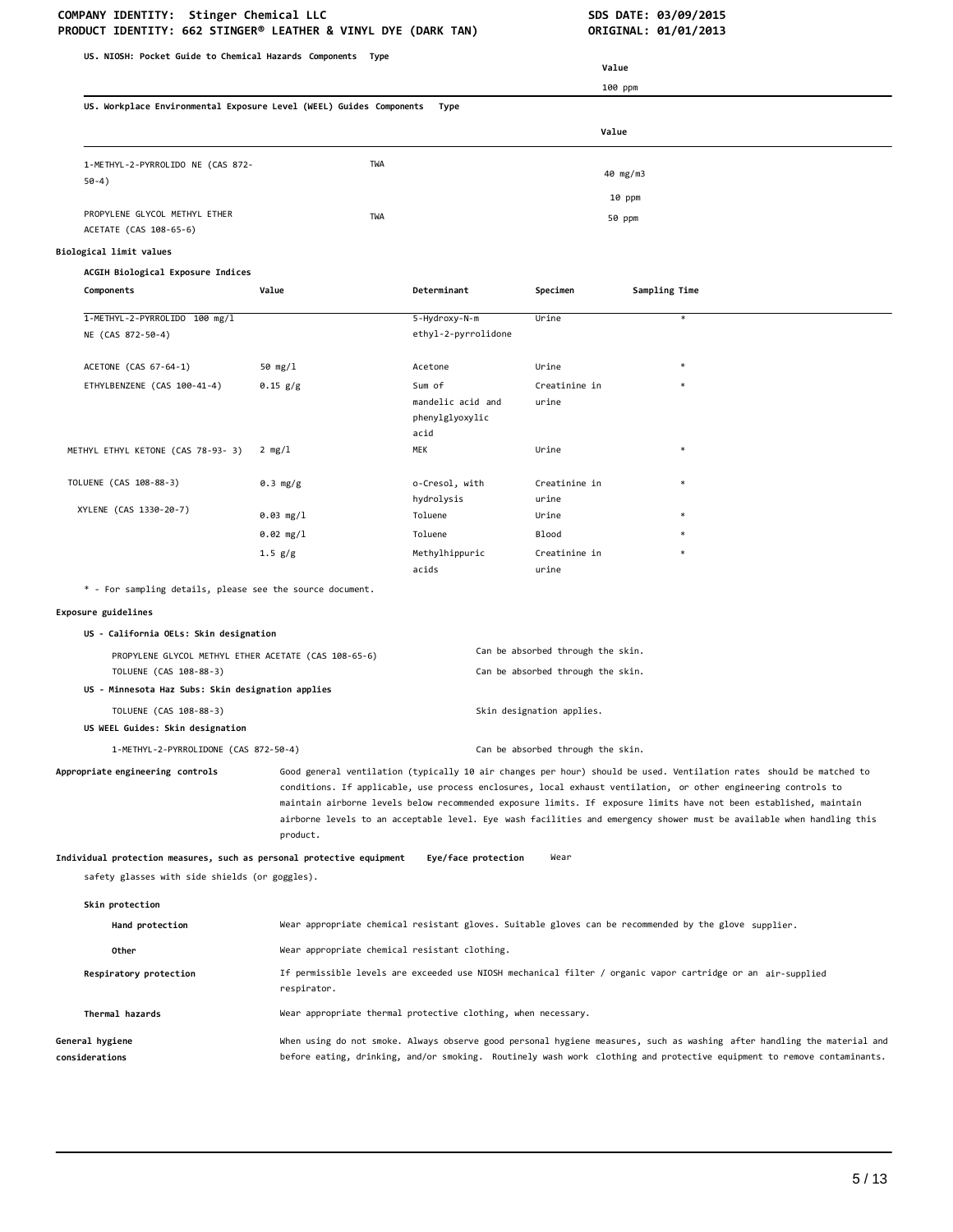| 9. Physical and chemical properties          |                                                                                               |
|----------------------------------------------|-----------------------------------------------------------------------------------------------|
| Appearance                                   |                                                                                               |
| Physical state                               | Liquid.                                                                                       |
| Form                                         | Aerosol. Liquefied gas.                                                                       |
| Color                                        | Not available.                                                                                |
| 0dor                                         | Not available.                                                                                |
| Odor threshold                               | Not available.                                                                                |
| рH                                           | Not available.                                                                                |
| Melting point/freezing point                 | $-305.68$ °F ( $-187.6$ °C) estimated                                                         |
| Initial boiling point and boiling range      | $-43.78$ °F ( $-42.1$ °C) estimated                                                           |
| Flash point                                  | $-156.0$ °F ( $-104.4$ °C) estimated                                                          |
| Evaporation rate                             | Not available.                                                                                |
| Flammability (solid, gas)                    | Not applicable.                                                                               |
| Upper/lower flammability or explosive limits |                                                                                               |
| Flammability limit - lower<br>(%)            | 1.3 % estimated                                                                               |
| Flammability limit - upper (%)               | 12.8 % estimated                                                                              |
| Explosive limit - lower (%)                  | Not available.                                                                                |
| Explosive limit - upper (%)                  | Not available.                                                                                |
| Vapor pressure                               | 2304.83 hPa estimated                                                                         |
| Vapor density                                | Not available.                                                                                |
| Relative density                             | Not available.                                                                                |
| Solubility(ies)                              |                                                                                               |
| Solubility (water)                           | Not available.                                                                                |
| Partition coefficient (n-<br>octanol/water)  | Not available.                                                                                |
| Auto-ignition temperature                    | 550 °F (287.78 °C) estimated                                                                  |
| Decomposition temperature                    | Not available.                                                                                |
| Viscosity                                    | Not available.                                                                                |
| Other information                            |                                                                                               |
| Density                                      | $6.09$ lbs/gal                                                                                |
| Flammability class                           | Flammable IA estimated                                                                        |
| Heat of combustion (NFPA 30B)                | 30 kJ/g estimated                                                                             |
| Percent volatile                             | 90.41                                                                                         |
| Specific gravity                             | 0.73                                                                                          |
| VOC                                          | 348.119352 g/l Material                                                                       |
|                                              | 2.9051968 lbs/gal Material                                                                    |
|                                              | 4.8035687 lbs/gal Regulatory                                                                  |
|                                              | 575.594474 g/l Regulatory                                                                     |
| 10. Stability and reactivity                 |                                                                                               |
| Reactivity                                   | The product is stable and non-reactive under normal conditions of use, storage and transport. |
| Chemical stability                           | Material is stable under normal conditions.                                                   |
| Possibility of hazardous                     | Hazardous polymerization does not occur.                                                      |
| reactions                                    |                                                                                               |
| Conditions to avoid                          | Heat. Avoid temperatures exceeding the flash point. Contact with incompatible materials.      |
| Incompatible materials                       | Strong acids. Acids. Strong oxidizing agents. Nitrates. Halogens. Fluorine. Chlorine.         |
| Hazardous decomposition products             | No hazardous decomposition products are known.                                                |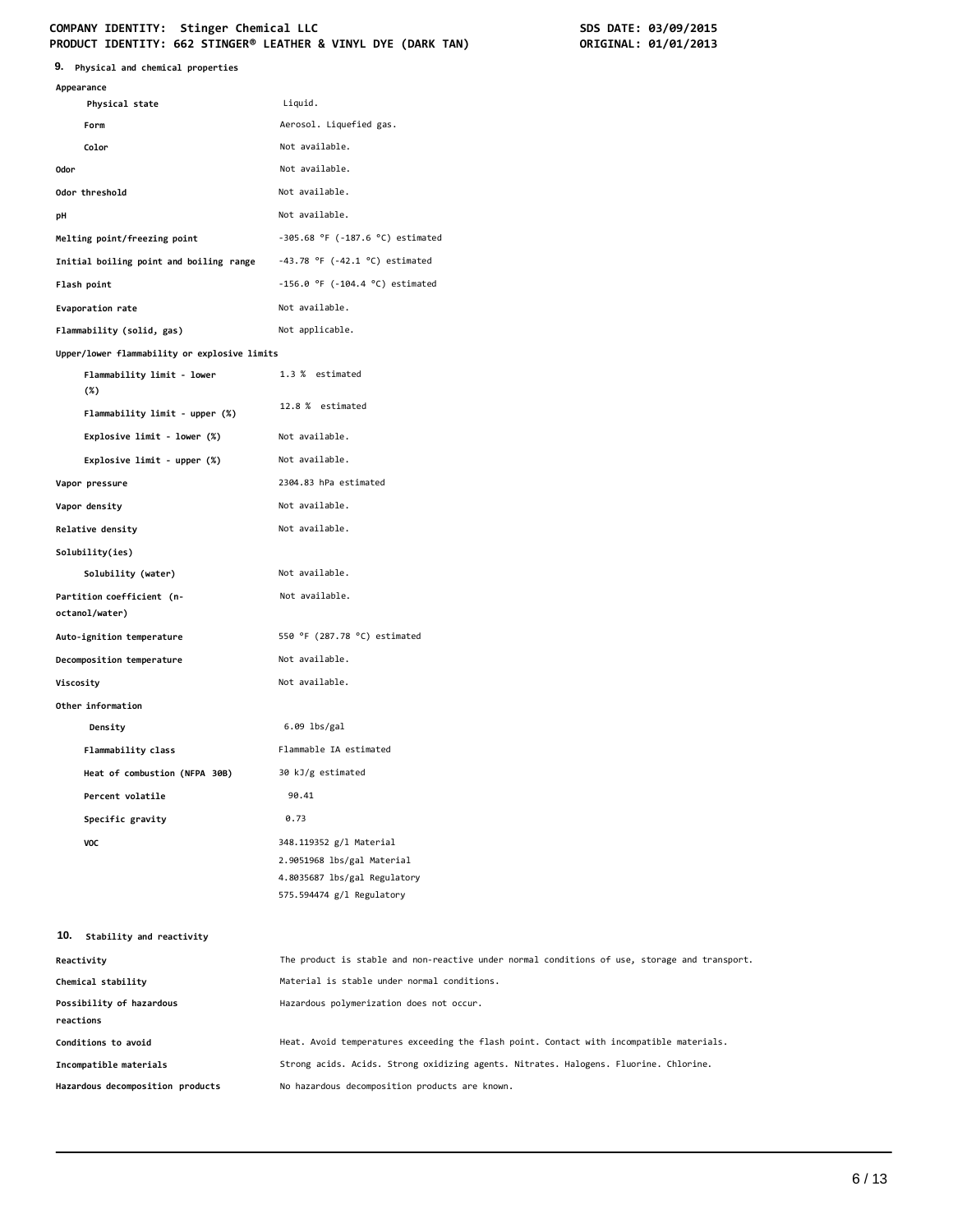| 11. | Toxicological information |  |
|-----|---------------------------|--|
|-----|---------------------------|--|

|                 | Information on likely routes of exposure                        |                                                                                                                                                                                                                       |                       |
|-----------------|-----------------------------------------------------------------|-----------------------------------------------------------------------------------------------------------------------------------------------------------------------------------------------------------------------|-----------------------|
|                 | Inhalation                                                      | May cause damage to organs through prolonged or repeated exposure by inhalation. May cause drowsiness and dizziness.<br>Headache. Nausea, vomiting. Prolonged inhalation may be harmful.                              |                       |
| Skin contact    |                                                                 | Causes skin irritation.                                                                                                                                                                                               |                       |
|                 | Eye contact                                                     | Causes serious eye irritation.                                                                                                                                                                                        |                       |
| Ingestion       |                                                                 | Expected to be a low ingestion hazard.                                                                                                                                                                                |                       |
| characteristics | Symptoms related to the physical,<br>chemical and toxicological | Headache. May cause drowsiness and dizziness. Nausea, vomiting. Severe eye irritation. Symptoms may include stinging,<br>tearing, redness, swelling, and blurred vision. Skin irritation. May cause redness and pain. |                       |
|                 | Information on toxicological effects                            |                                                                                                                                                                                                                       |                       |
| Acute toxicity  |                                                                 | Narcotic effects.                                                                                                                                                                                                     |                       |
| Components      |                                                                 | Species                                                                                                                                                                                                               | Test Results          |
|                 | 1-METHYL-2-PYRROLIDONE (CAS 872-50-4)                           |                                                                                                                                                                                                                       |                       |
|                 | Acute                                                           |                                                                                                                                                                                                                       |                       |
|                 | Dermal                                                          |                                                                                                                                                                                                                       |                       |
|                 | LD50                                                            | Rabbit                                                                                                                                                                                                                | 8000 mg/kg            |
|                 | Oral                                                            |                                                                                                                                                                                                                       |                       |
|                 | LD50                                                            | Mouse                                                                                                                                                                                                                 | 5130 mg/kg            |
|                 |                                                                 | Rat                                                                                                                                                                                                                   | 3914 mg/kg            |
|                 |                                                                 |                                                                                                                                                                                                                       | 4.2 ml/kg             |
|                 | ACETONE (CAS 67-64-1)                                           |                                                                                                                                                                                                                       |                       |
|                 | <b>Acute</b>                                                    |                                                                                                                                                                                                                       |                       |
|                 | <b>Dermal</b>                                                   |                                                                                                                                                                                                                       |                       |
|                 | LD50                                                            | Rabbit                                                                                                                                                                                                                | > 15800 mg/kg         |
|                 | Inhalation<br><b>LC50</b>                                       | Rat                                                                                                                                                                                                                   | 76 mg/l, 4 Hours      |
|                 | Oral                                                            |                                                                                                                                                                                                                       |                       |
|                 | LD50                                                            | Mouse                                                                                                                                                                                                                 | 3000 mg/kg            |
|                 | BUTYL BENZYL PHTHALATE (CAS 85-68-7)<br>Acute Dermal            | Rat                                                                                                                                                                                                                   | 5800 mg/kg            |
|                 | LD50                                                            | Mouse                                                                                                                                                                                                                 | 6700 mg/kg            |
|                 |                                                                 | Rat                                                                                                                                                                                                                   | 6700 mg/kg            |
|                 |                                                                 |                                                                                                                                                                                                                       |                       |
|                 | ETHYLBENZENE (CAS 100-41-4)<br>LD <sub>50</sub>                 | Rat                                                                                                                                                                                                                   | 13500 mg/kg           |
|                 | Acute                                                           |                                                                                                                                                                                                                       |                       |
|                 | Dermal                                                          | Rabbit                                                                                                                                                                                                                | 17800 mg/kg           |
|                 | LD50                                                            |                                                                                                                                                                                                                       |                       |
|                 | Oral                                                            |                                                                                                                                                                                                                       |                       |
|                 | LD50                                                            | Rat                                                                                                                                                                                                                   | 3500 mg/kg            |
|                 | METHYL ETHYL KETONE (CAS 78-93-3)                               |                                                                                                                                                                                                                       |                       |
|                 | <b>Acute Dermal</b>                                             |                                                                                                                                                                                                                       |                       |
|                 | LD50                                                            | Rabbit                                                                                                                                                                                                                | > 8000 mg/kg          |
|                 | Inhalation                                                      |                                                                                                                                                                                                                       |                       |
|                 | <b>LC50</b>                                                     | Mouse                                                                                                                                                                                                                 | 11000 ppm, 45 Minutes |
|                 |                                                                 | Rat                                                                                                                                                                                                                   | 11700 ppm, 4 Hours    |
|                 |                                                                 |                                                                                                                                                                                                                       |                       |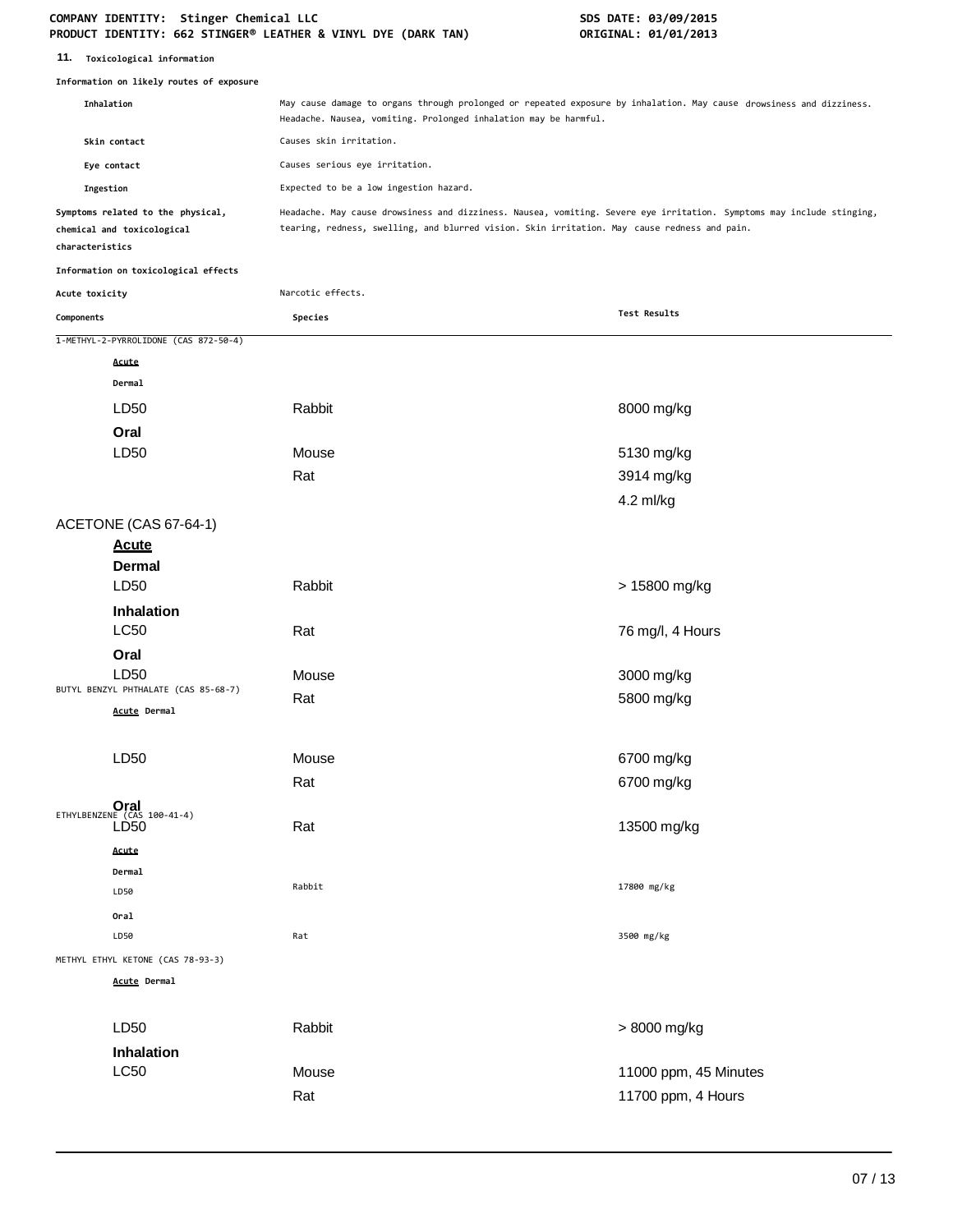## **COMPANY IDENTITY: Stinger Chemical LLC SDS DATE: 03/09/2015**

| Components                                             | Species                                                                      | <b>Test Results</b>                                                                                   |
|--------------------------------------------------------|------------------------------------------------------------------------------|-------------------------------------------------------------------------------------------------------|
| Oral                                                   |                                                                              |                                                                                                       |
| LD50                                                   | Mouse                                                                        | 670 mg/kg                                                                                             |
|                                                        | Rat                                                                          | 2300 - 3500 mg/kg                                                                                     |
| N-BUTANE (CAS 106-97-8)                                |                                                                              |                                                                                                       |
| <b>Acute Inhalation</b>                                |                                                                              |                                                                                                       |
| LC50                                                   | Mouse                                                                        | 680 mg/l, 2 Hours                                                                                     |
|                                                        | Rat                                                                          | 658 mg/l, 4 Hours                                                                                     |
| PROPANE (CAS 74-98-6)                                  |                                                                              |                                                                                                       |
| <b>Acute Inhalation</b>                                |                                                                              |                                                                                                       |
| LC50                                                   | Rat                                                                          | > 1442.847 mg/l, 15 Minutes                                                                           |
| TOLUENE (CAS 108-88-3)                                 |                                                                              |                                                                                                       |
| Acute Dermal                                           |                                                                              |                                                                                                       |
| LD50                                                   | Rabbit                                                                       | 12124 mg/kg                                                                                           |
|                                                        |                                                                              | 14.1 ml/kg                                                                                            |
| Inhalation                                             |                                                                              |                                                                                                       |
| LC50                                                   | Mouse                                                                        | 5320 ppm, 8 Hours                                                                                     |
|                                                        |                                                                              | 400 ppm, 24 Hours                                                                                     |
|                                                        | Rat                                                                          | 26700 ppm, 1 Hours                                                                                    |
|                                                        |                                                                              | 12200 ppm, 2 Hours                                                                                    |
|                                                        |                                                                              | 8000 ppm, 4 Hours                                                                                     |
| Oral                                                   |                                                                              |                                                                                                       |
| LD50                                                   | Rat                                                                          | $2.6$ g/kg                                                                                            |
| XYLENE (CAS 1330-20-7)                                 |                                                                              |                                                                                                       |
|                                                        |                                                                              |                                                                                                       |
| Acute<br>Dermal                                        |                                                                              |                                                                                                       |
| LD50                                                   | Rabbit                                                                       | > 43 g/kg                                                                                             |
| Inhalation                                             |                                                                              |                                                                                                       |
| LC50                                                   | Mouse                                                                        | 3907 mg/l, 6 Hours                                                                                    |
|                                                        | Rat                                                                          | 6350 mg/l, 4 Hours                                                                                    |
| Oral                                                   |                                                                              |                                                                                                       |
| LD50                                                   | Mouse                                                                        | 1590 mg/kg                                                                                            |
|                                                        | Rat                                                                          | 3523 - 8600 mg/kg                                                                                     |
|                                                        |                                                                              |                                                                                                       |
|                                                        | * Estimates for product may be based on additional component data not shown. |                                                                                                       |
| Skin corrosion/irritation                              | Causes skin irritation.                                                      |                                                                                                       |
| Serious eye damage/eye<br>irritation                   | Causes serious eye irritation.                                               |                                                                                                       |
| Respiratory or skin sensitization                      |                                                                              |                                                                                                       |
| Respiratory sensitization                              | Not a respiratory sensitizer.                                                |                                                                                                       |
| Skin sensitization                                     | This product is not expected to cause skin sensitization.                    |                                                                                                       |
| Germ cell mutagenicity                                 | genotoxic.                                                                   | No data available to indicate product or any components present at greater than 0.1% are mutagenic or |
| Carcinogenicity                                        | Suspected of causing cancer.                                                 |                                                                                                       |
| IARC Monographs. Overall Evaluation of Carcinogenicity |                                                                              |                                                                                                       |
| BUTYL BENZYL PHTHALATE (CAS 85-68-7)                   |                                                                              | 3 Not classifiable as to carcinogenicity to humans.                                                   |
| ETHYLBENZENE (CAS 100-41-4)                            |                                                                              | 2B Possibly carcinogenic to humans.                                                                   |
| TITANIUM DIOXIDE (CAS 13463-67-7)                      |                                                                              | 2B Possibly carcinogenic to humans.                                                                   |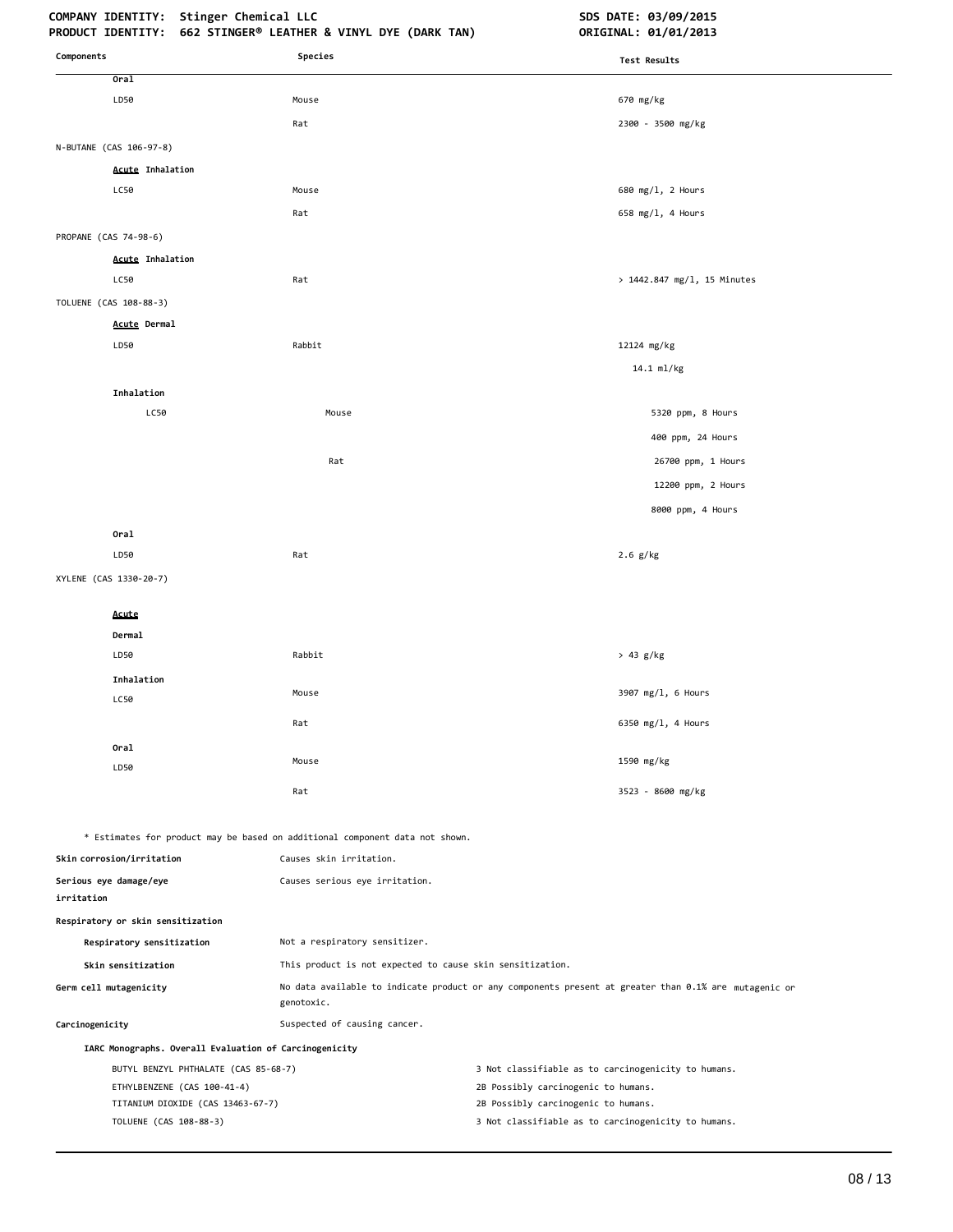| XYLENE (CAS 1330-20-7)                                                        |                                                                 |                                                                                                                     |
|-------------------------------------------------------------------------------|-----------------------------------------------------------------|---------------------------------------------------------------------------------------------------------------------|
| OSHA Specifically Regulated Substances (29 CFR 1910.1001-1050)<br>Not listed. |                                                                 | Not classifiable as a carcinogenic to humans.                                                                       |
| Reproductive toxicity                                                         | May damage fertility or the unborn child.                       | Components in this product have been shown to cause birth defects and reproductive disorders in laboratory animals. |
| Specific target organ toxicity - single<br>exposure                           | May cause drowsiness and dizziness.                             |                                                                                                                     |
| Specific target organ toxicity -<br>repeated exposure                         | Causes damage to organs through prolonged or repeated exposure. |                                                                                                                     |
| Aspiration hazard                                                             | Not an aspiration hazard.                                       |                                                                                                                     |
| Chronic effects                                                               | exposure may cause chronic effects.                             | Causes damage to organs through prolonged or repeated exposure. Prolonged inhalation may be harmful. Prolonged      |

#### **12. Ecological information**

**Ecotoxicity** Toxic to aquatic life. Harmful to aquatic life with long lasting effects.

| Components                                                                   |      | Species                                                    | <b>Test Results</b>             |
|------------------------------------------------------------------------------|------|------------------------------------------------------------|---------------------------------|
| <b>ACETONE (CAS 67-64-1)</b>                                                 |      |                                                            |                                 |
| Aquatic                                                                      |      |                                                            |                                 |
| Crustacea                                                                    | EC50 | Water flea (Daphnia magna)                                 | 21.6 - 23.9 mg/l, 48 hours 4740 |
| Fish                                                                         | LC50 | Rainbow trout, donaldson trout<br>(Oncorhynchus mykiss)    | - 6330 mg/l, 96 hours           |
| BUTYL BENZYL PHTHALATE (CAS 85-68-7)                                         |      |                                                            |                                 |
| Aquatic                                                                      |      |                                                            |                                 |
| Crustacea                                                                    | EC50 | Water flea (Daphnia magna)                                 | $> 0.96$ mg/l, 48 hours         |
| Fish                                                                         | LC50 | Shiner perch (Cymatogaster aggregata)                      | $0.47 - 0.56$ mg/l, 96 hours    |
| ETHYLBENZENE (CAS 100-41-4)                                                  |      |                                                            |                                 |
| Aquatic                                                                      |      |                                                            |                                 |
| Crustacea                                                                    | EC50 | Water flea (Daphnia magna)                                 | $1.37 - 4.4$ mg/l, 48 hours     |
| Fish                                                                         | LC50 | Fathead minnow (Pimephales promelas)                       | 7.5 - 11 mg/l, 96 hours         |
| METHYL ETHYL KETONE (CAS 78-93-3)                                            |      |                                                            |                                 |
| Aquatic                                                                      |      |                                                            |                                 |
| Crustacea                                                                    | EC50 | Water flea (Daphnia magna)                                 | 4025 - 6440 mg/l, 48 hours      |
| Fish                                                                         | LC50 | Sheepshead minnow (Cyprinodon variegatus)                  | $> 400$ mg/l, 96 hours          |
| TITANIUM DIOXIDE (CAS 13463-67-7)                                            |      |                                                            |                                 |
| Aquatic                                                                      |      |                                                            |                                 |
| Crustacea Fish                                                               | EC50 | Water flea (Daphnia magna) Mummichog                       | $> 1000$ mg/l, 48 hours         |
| TOLUENE (CAS 108-88-3)                                                       | LC50 | (Fundulus heteroclitus)                                    | > 1000 mg/l, 96 hours           |
| Aquatic Crustacea                                                            |      |                                                            |                                 |
| Fish                                                                         |      |                                                            |                                 |
|                                                                              | EC50 | Water flea (Daphnia magna)                                 | $5.46 - 9.83$ mg/l, 48 hours    |
| XYLENE (CAS 1330-20-7)                                                       | LC50 | Coho salmon, silver salmon                                 | 8.11 mg/l, 96 hours             |
| Aquatic                                                                      |      | (Oncorhynchus kisutch)                                     |                                 |
| Fish                                                                         |      |                                                            |                                 |
|                                                                              | LC50 | Bluegill (Lepomis macrochirus)                             | 7.711 - 9.591 mg/l, 96 hours    |
| * Estimates for product may be based on additional component data not shown. |      |                                                            |                                 |
| Persistence and degradability                                                |      | No data is available on the degradability of this product. |                                 |
| Bioaccumulative potential                                                    |      |                                                            |                                 |
| Partition coefficient n-octanol / water (log Kow)<br>1-METHYL-2-PYRROLIDONE  |      | $-0.54$                                                    |                                 |
| <b>ACETONE</b>                                                               |      | $-0.24$                                                    |                                 |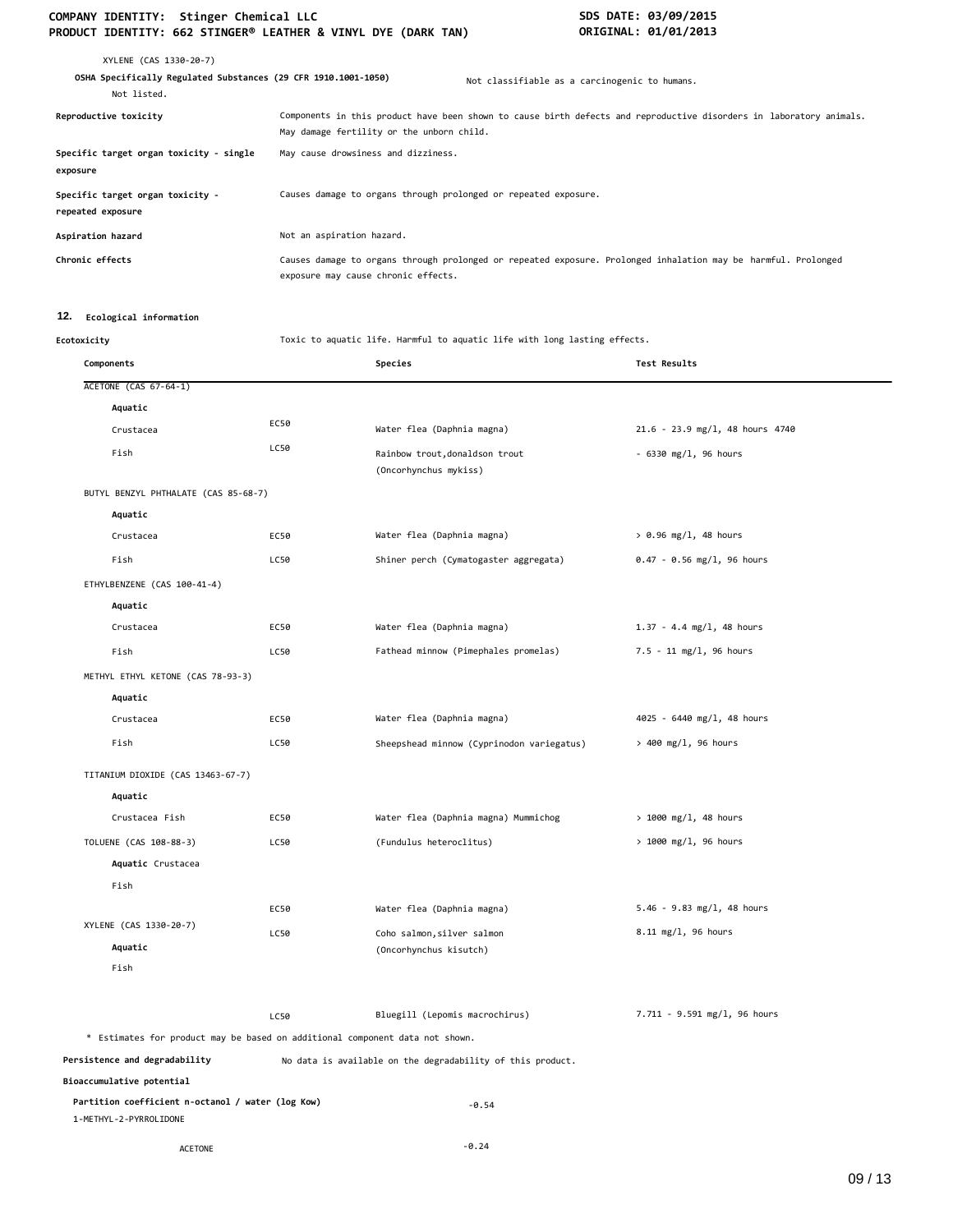|             | Partition coefficient n-octanol / water (log Kow)     |                                                                                                                                                                                                                                                                                                                                                                                                                  |
|-------------|-------------------------------------------------------|------------------------------------------------------------------------------------------------------------------------------------------------------------------------------------------------------------------------------------------------------------------------------------------------------------------------------------------------------------------------------------------------------------------|
|             | BUTYL BENZYL PHTHALATE                                | 4.91                                                                                                                                                                                                                                                                                                                                                                                                             |
|             | ETHYLBENZENE                                          | 3.15                                                                                                                                                                                                                                                                                                                                                                                                             |
|             | METHYL ETHYL KETONE                                   | 0.29                                                                                                                                                                                                                                                                                                                                                                                                             |
|             | N-BUTANE                                              | 2.89                                                                                                                                                                                                                                                                                                                                                                                                             |
|             | PROPANE                                               | 2.36                                                                                                                                                                                                                                                                                                                                                                                                             |
|             | <b>TOLUENE</b><br><b>XYLENE</b>                       | 2.73<br>$3.12 - 3.2$                                                                                                                                                                                                                                                                                                                                                                                             |
|             | Mobility in soil                                      | No data available.                                                                                                                                                                                                                                                                                                                                                                                               |
|             | Other adverse effects                                 | No other adverse environmental effects (e.g. ozone depletion, photochemical ozone creation potential, endocrine                                                                                                                                                                                                                                                                                                  |
|             |                                                       | disruption, global warming potential) are expected from this component.                                                                                                                                                                                                                                                                                                                                          |
|             | 13. Disposal considerations                           |                                                                                                                                                                                                                                                                                                                                                                                                                  |
|             | Disposal instructions                                 | Collect and reclaim or dispose in sealed containers at licensed waste disposal site. Contents under pressure. Do<br>not puncture, incinerate or crush. Do not allow this material to drain into sewers/water supplies. Do not<br>contaminate ponds, waterways or ditches with chemical or used container. Dispose of contents/container in<br>accordance with local/regional/national/international regulations. |
|             | Local disposal regulations                            | Dispose in accordance with all applicable regulations.                                                                                                                                                                                                                                                                                                                                                           |
|             | Hazardous waste code                                  | The waste code should be assigned in discussion between the user, the producer and the waste disposal company.                                                                                                                                                                                                                                                                                                   |
|             | Waste from residues / unused products                 | Dispose of in accordance with local regulations. Empty containers or liners may retain some product residues.<br>This material and its container must be disposed of in a safe manner (see: Disposal instructions).                                                                                                                                                                                              |
|             | Contaminated packaging                                | Since emptied containers may retain product residue, follow label warnings even after container is emptied. Empty<br>containers should be taken to an approved waste handling site for recycling or disposal. Do not re-use empty<br>containers.                                                                                                                                                                 |
| 14.         | Transport information                                 |                                                                                                                                                                                                                                                                                                                                                                                                                  |
| <b>DOT</b>  |                                                       |                                                                                                                                                                                                                                                                                                                                                                                                                  |
|             | UN number                                             | UN1950                                                                                                                                                                                                                                                                                                                                                                                                           |
|             | UN proper shipping name Transport                     | Aerosols, flammable, 2.1                                                                                                                                                                                                                                                                                                                                                                                         |
|             | hazard class(es)                                      |                                                                                                                                                                                                                                                                                                                                                                                                                  |
|             | Class Subsidiary                                      | Not available.                                                                                                                                                                                                                                                                                                                                                                                                   |
|             | risk                                                  |                                                                                                                                                                                                                                                                                                                                                                                                                  |
|             | Packing group                                         | Not applicable.                                                                                                                                                                                                                                                                                                                                                                                                  |
|             |                                                       | Special precautions for user Read safety instructions, SDS and emergency procedures before handling.                                                                                                                                                                                                                                                                                                             |
| <b>IATA</b> |                                                       |                                                                                                                                                                                                                                                                                                                                                                                                                  |
|             |                                                       |                                                                                                                                                                                                                                                                                                                                                                                                                  |
|             | UN number                                             | UN1950                                                                                                                                                                                                                                                                                                                                                                                                           |
|             | UN proper shipping name Transport                     | Aerosols, flammable, 2.1                                                                                                                                                                                                                                                                                                                                                                                         |
|             | hazard class(es)                                      | Not available.                                                                                                                                                                                                                                                                                                                                                                                                   |
|             | Class Subsidiary                                      |                                                                                                                                                                                                                                                                                                                                                                                                                  |
|             | risk                                                  |                                                                                                                                                                                                                                                                                                                                                                                                                  |
|             | Packing group Environmental hazards                   | Not applicable.<br>No.                                                                                                                                                                                                                                                                                                                                                                                           |
|             | Other information                                     | Special precautions for user Read safety instructions, SDS and emergency procedures before handling.                                                                                                                                                                                                                                                                                                             |
|             | Passenger and cargo<br>aircraft                       | Forbidden. Forbidden.                                                                                                                                                                                                                                                                                                                                                                                            |
|             | Cargo aircraft only                                   |                                                                                                                                                                                                                                                                                                                                                                                                                  |
| <b>IMDG</b> |                                                       |                                                                                                                                                                                                                                                                                                                                                                                                                  |
|             |                                                       | <b>UN1950</b>                                                                                                                                                                                                                                                                                                                                                                                                    |
|             | UN number                                             |                                                                                                                                                                                                                                                                                                                                                                                                                  |
|             | UN proper shipping name Transport<br>hazard class(es) | Aerosols, flammable, 2.1                                                                                                                                                                                                                                                                                                                                                                                         |
|             | Class Subsidiary                                      | Not available.                                                                                                                                                                                                                                                                                                                                                                                                   |
|             | risk                                                  |                                                                                                                                                                                                                                                                                                                                                                                                                  |
|             | Packing group Environmental hazards                   | Not applicable.                                                                                                                                                                                                                                                                                                                                                                                                  |
|             | Marine pollutant EmS                                  |                                                                                                                                                                                                                                                                                                                                                                                                                  |

Not available.

No.

**Special precautions for user** Read safety instructions, SDS and emergency procedures before handling.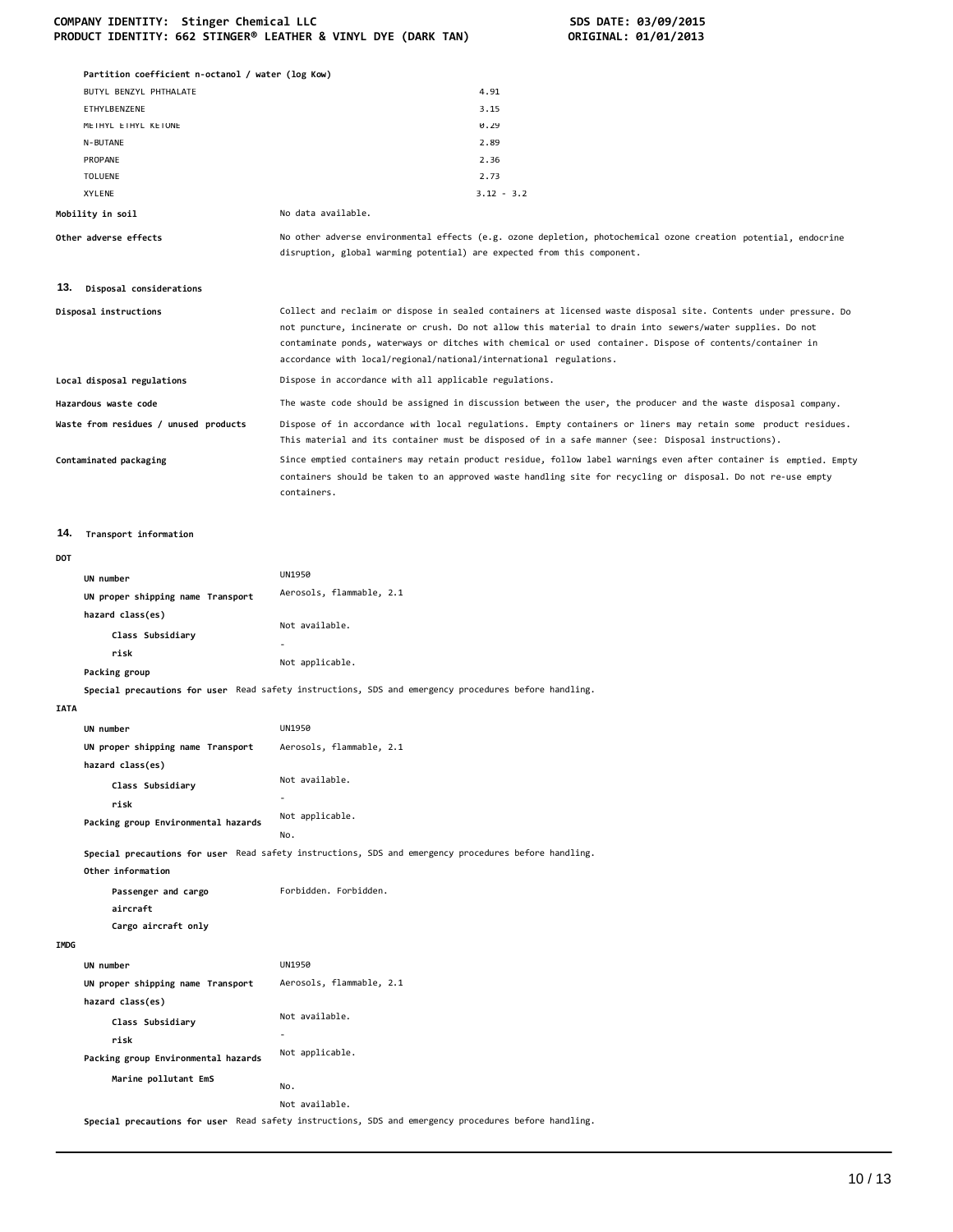**Transport in bulk according to Annex II** Not established. **of MARPOL 73/78 and the IBC Code**

#### **15. Regulatory information**

| $mc5$ $m4$ $m5$ $m6$ $m7$ $m8$ $m1$                                              |                                                         |                        |                                                                                                                                  |
|----------------------------------------------------------------------------------|---------------------------------------------------------|------------------------|----------------------------------------------------------------------------------------------------------------------------------|
| US federal regulations                                                           | 1910.1200.                                              |                        | This product is a "Hazardous Chemical" as defined by the OSHA Hazard Communication Standard, 29 CFR                              |
|                                                                                  | All components are on the U.S. EPA TSCA Inventory List. |                        |                                                                                                                                  |
| TSCA Section 12(b) Export Notification (40 CFR 707, Subpt. D)                    |                                                         |                        |                                                                                                                                  |
| Not regulated.                                                                   |                                                         |                        |                                                                                                                                  |
| TSCA Chemical Action Plans, Chemicals of Concern                                 |                                                         |                        |                                                                                                                                  |
| BUTYL BENZYL PHTHALATE (CAS 85-68-7)                                             |                                                         | Phthalates Action Plan |                                                                                                                                  |
| CERCLA Hazardous Substance List (40 CFR 302.4)                                   |                                                         |                        |                                                                                                                                  |
| ACETONE (CAS 67-64-1)                                                            |                                                         | Listed.                |                                                                                                                                  |
| BUTYL BENZYL PHTHALATE (CAS 85-68-7)                                             |                                                         | Listed.                |                                                                                                                                  |
| ETHYLBENZENE (CAS 100-41-4)                                                      |                                                         | Listed.                |                                                                                                                                  |
| METHYL ETHYL KETONE (CAS 78-93-3)                                                |                                                         | Listed.                |                                                                                                                                  |
| N-BUTANE (CAS 106-97-8)                                                          |                                                         | Listed.                |                                                                                                                                  |
| PROPANE (CAS 74-98-6)                                                            |                                                         | Listed.                |                                                                                                                                  |
| TOLUENE (CAS 108-88-3)                                                           |                                                         | Listed.                |                                                                                                                                  |
| XYLENE (CAS 1330-20-7)                                                           |                                                         | Listed.                |                                                                                                                                  |
| SARA 304 Emergency release notification                                          |                                                         |                        |                                                                                                                                  |
| Not regulated.                                                                   |                                                         |                        |                                                                                                                                  |
| OSHA Specifically Regulated Substances (29 CFR 1910.1001-1050)                   |                                                         |                        |                                                                                                                                  |
| Not listed.                                                                      |                                                         |                        |                                                                                                                                  |
| Superfund Amendments and Reauthorization Act of 1986 (SARA) Hazard categories    |                                                         |                        |                                                                                                                                  |
|                                                                                  | Immediate Hazard - Yes                                  |                        |                                                                                                                                  |
|                                                                                  | Delayed Hazard - Yes                                    |                        |                                                                                                                                  |
|                                                                                  | Fire Hazard - Yes Pressure                              |                        |                                                                                                                                  |
|                                                                                  | Hazard - No Reactivity Hazard -                         |                        |                                                                                                                                  |
|                                                                                  | No                                                      |                        |                                                                                                                                  |
| SARA 302 Extremely hazardous substance                                           |                                                         |                        |                                                                                                                                  |
| Not listed.                                                                      |                                                         |                        |                                                                                                                                  |
| SARA 311/312 Hazardous                                                           | No                                                      |                        |                                                                                                                                  |
| chemical                                                                         |                                                         |                        |                                                                                                                                  |
| SARA 313 (TRI reporting)                                                         |                                                         |                        |                                                                                                                                  |
| Chemical name                                                                    |                                                         | CAS number             | % by wt.                                                                                                                         |
| <b>TOLUENE</b>                                                                   |                                                         | $108 - 88 - 3$         | 10 to <20                                                                                                                        |
| XYLENE                                                                           |                                                         | 1330-20-7              | 1 to < 5                                                                                                                         |
| 1-METHYL-2-PYRROLIDONE                                                           |                                                         | $872 - 50 - 4$         | $0.1$ to $\langle 1$                                                                                                             |
| ETHYLBENZENE                                                                     |                                                         | $100 - 41 - 4$         | $0.1$ to $\langle 1$                                                                                                             |
| Other federal regulations                                                        |                                                         |                        |                                                                                                                                  |
| Clean Air Act (CAA) Section 112 Hazardous Air Pollutants (HAPs) List             |                                                         |                        |                                                                                                                                  |
| ETHYLBENZENE (CAS 100-41-4)                                                      |                                                         |                        |                                                                                                                                  |
| TOLUENE (CAS 108-88-3)                                                           |                                                         |                        |                                                                                                                                  |
| XYLENE (CAS 1330-20-7)                                                           |                                                         |                        |                                                                                                                                  |
| Clean Air Act (CAA) Section 112(r) Accidental Release Prevention (40 CFR 68.130) |                                                         |                        |                                                                                                                                  |
| N-BUTANE (CAS 106-97-8)                                                          |                                                         |                        |                                                                                                                                  |
| PROPANE (CAS 74-98-6)                                                            |                                                         |                        |                                                                                                                                  |
|                                                                                  |                                                         |                        |                                                                                                                                  |
| Safe Drinking Water Act (SDWA)                                                   | Not regulated.                                          |                        |                                                                                                                                  |
|                                                                                  |                                                         |                        | Drug Enforcement Administration (DEA). List 2, Essential Chemicals (21 CFR 1310.02(b) and 1310.04(f)(2) and Chemical Code Number |
|                                                                                  |                                                         |                        |                                                                                                                                  |
| ACETONE (CAS 67-64-1)<br>METHYL ETHYL KETONE (CAS 78-93-3)                       |                                                         | 6532<br>6714           |                                                                                                                                  |

**Drug Enforcement Administration (DEA). List 1 & 2 Exempt Chemical Mixtures (21 CFR 1310.12(c))**

ACETONE (CAS 67-64-1) 35 %W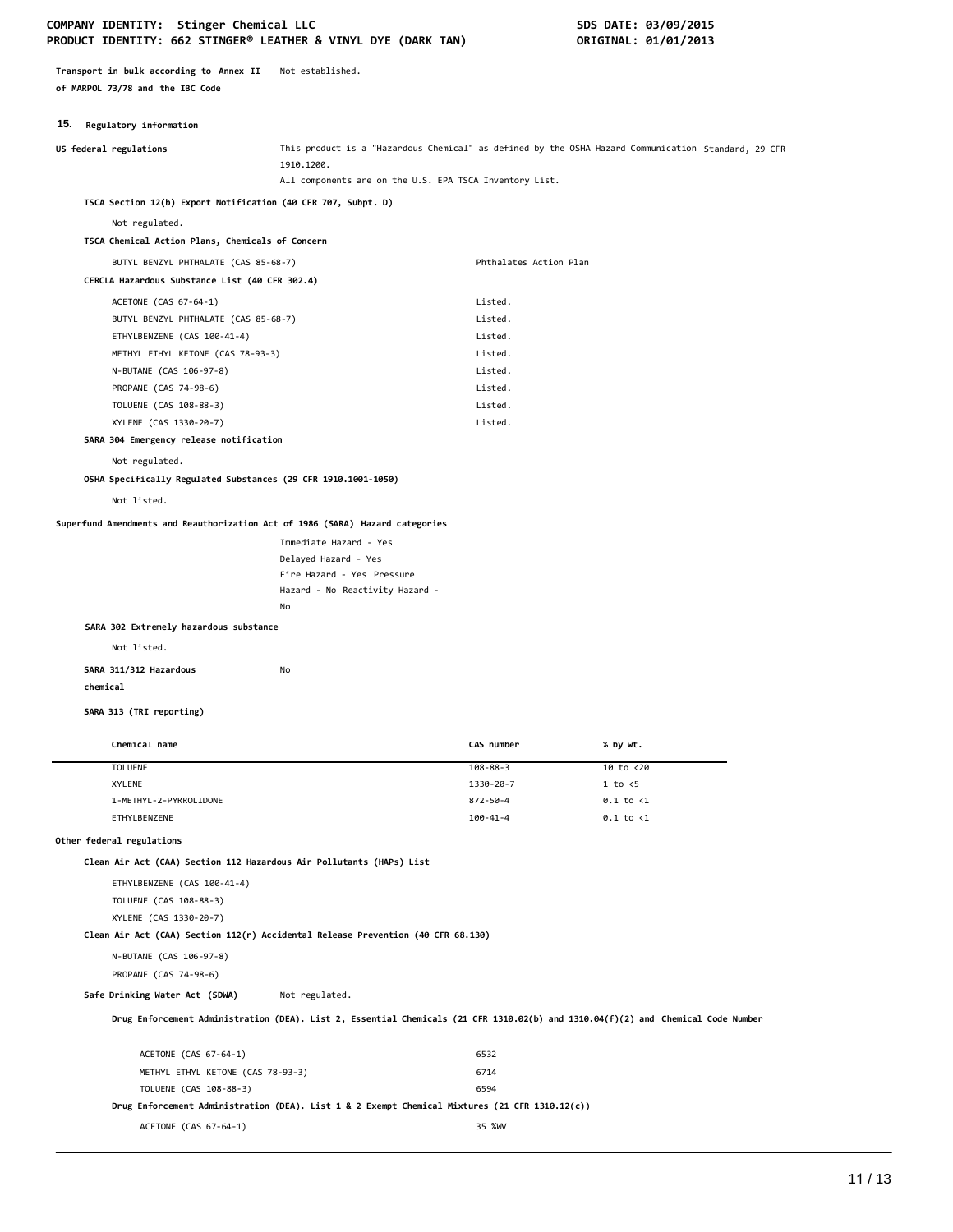|                      |                              | COMPANY IDENTITY: Stinger Chemical LLC<br>PRODUCT IDENTITY: 662 STINGER® LEATHER & VINYL DYE (DARK TAN)                     |        | SDS DATE: 03/09/2015<br>ORIGINAL: 01/01/2013 |
|----------------------|------------------------------|-----------------------------------------------------------------------------------------------------------------------------|--------|----------------------------------------------|
|                      |                              | METHYL ETHYL KETONE (CAS 78-93-3)                                                                                           | 35 %WV |                                              |
|                      |                              | TOLUENE (CAS 108-88-3)                                                                                                      | 35 %WV |                                              |
|                      |                              | DEA Exempt Chemical Mixtures Code Number                                                                                    |        |                                              |
|                      |                              |                                                                                                                             | 6532   |                                              |
|                      |                              | ACETONE (CAS 67-64-1)<br>METHYL ETHYL KETONE (CAS 78-93-3)                                                                  | 6714   |                                              |
|                      |                              | TOLUENE (CAS 108-88-3)                                                                                                      | 594    |                                              |
|                      |                              |                                                                                                                             |        |                                              |
| US state regulations |                              |                                                                                                                             |        |                                              |
|                      |                              | US. California Controlled Substances. CA Department of Justice (California Health and Safety Code Section 11100)            |        |                                              |
|                      | Not listed.                  |                                                                                                                             |        |                                              |
|                      |                              | US. California. Candidate Chemicals List. Safer Consumer Products Regulations (Cal. Code Regs, tit. 22, 69502.3, subd. (a)) |        |                                              |
|                      |                              | 1-METHYL-2-PYRROLIDONE (CAS 872-50-4)                                                                                       |        |                                              |
|                      | ACETONE (CAS 67-64-1)        |                                                                                                                             |        |                                              |
|                      |                              | BUTYL BENZYL PHTHALATE (CAS 85-68-7)                                                                                        |        |                                              |
|                      | ETHYLBENZENE(CAS 100-41-4)   |                                                                                                                             |        |                                              |
|                      |                              | METHYL ETHYL KETONE (CAS 78-93-3)                                                                                           |        |                                              |
|                      | N-BUTANE (CAS 106-97-8)      |                                                                                                                             |        |                                              |
|                      | TOLUENE (CAS 108-88-3)       | TITANIUM DIOXIDE (CAS 13463-67-7)                                                                                           |        |                                              |
|                      | XYLENE (CAS 1330-20-7)       |                                                                                                                             |        |                                              |
|                      |                              | US. Massachusetts RTK - Substance List                                                                                      |        |                                              |
|                      |                              | 1-METHYL-2-PYRROLIDONE (CAS 872-50-4)                                                                                       |        |                                              |
|                      | ACETONE (CAS 67-64-1)        |                                                                                                                             |        |                                              |
|                      |                              | BUTYL BENZYL PHTHALATE (CAS 85-68-7)                                                                                        |        |                                              |
|                      |                              | ETHYLBENZENE (CAS 100- 41-4)                                                                                                |        |                                              |
|                      |                              | METHYL ETHYL KETONE (CAS 78-93-3)                                                                                           |        |                                              |
|                      | N-BUTANE (CAS 106-97-8)      |                                                                                                                             |        |                                              |
|                      | PROPANE (CAS 74-98-6)        |                                                                                                                             |        |                                              |
|                      |                              | TITANIUM DIOXIDE (CAS 13463-67-7)                                                                                           |        |                                              |
|                      | TOLUENE (CAS 108-88-3)       |                                                                                                                             |        |                                              |
|                      | XYLENE (CAS 1330-20-7)       |                                                                                                                             |        |                                              |
|                      |                              | US. New Jersey Worker and Community Right-to-Know Act                                                                       |        |                                              |
|                      | ACETONE (CAS 67-64-1)        | 1-METHYL-2-PYRROLIDONE (CAS 872-50-4)                                                                                       |        |                                              |
|                      |                              | BUTYL BENZYL PHTHALATE (CAS 85-68-7)                                                                                        |        |                                              |
|                      | ETHYLBENZENE (CAS 100- 41-4) |                                                                                                                             |        |                                              |
|                      |                              | METHYL ETHYL KETONE (CAS 78-93-3)                                                                                           |        |                                              |
|                      | N-BUTANE (CAS 106-97-8)      |                                                                                                                             |        |                                              |
|                      | PROPANE (CAS 74-98-6)        |                                                                                                                             |        |                                              |
|                      |                              | TITANIUM DIOXIDE (CAS 13463-67-7)                                                                                           |        |                                              |
|                      | TOLUENE (CAS 108-88-3)       |                                                                                                                             |        |                                              |
|                      | XYLENE (CAS 1330-20-7)       |                                                                                                                             |        |                                              |
|                      |                              | US. Pennsylvania Worker and Community Right-to-Know Law                                                                     |        |                                              |
|                      |                              | 1-METHYL-2-PYRROLIDONE (CAS 872-50-4)                                                                                       |        |                                              |
|                      | ACETONE (CAS 67-64-1)        |                                                                                                                             |        |                                              |
|                      |                              | BUTYL BENZYL PHTHALATE (CAS 85-68-7)                                                                                        |        |                                              |
|                      | ETHYLBENZENE (CAS 100- 41-4) | METHYL ETHYL KETONE (CAS 78-93-3)                                                                                           |        |                                              |
|                      | N-BUTANE (CAS 106-97-8)      |                                                                                                                             |        |                                              |
|                      | PROPANE (CAS 74-98-6)        |                                                                                                                             |        |                                              |
|                      |                              | TITANIUM DIOXIDE (CAS 13463-67-7)                                                                                           |        |                                              |
|                      | TOLUENE (CAS 108-88-3)       |                                                                                                                             |        |                                              |
|                      | XYLENE (CAS 1330-20-7)       |                                                                                                                             |        |                                              |
|                      | US. Rhode Island RTK         |                                                                                                                             |        |                                              |
|                      |                              | 1-METHYL-2-PYRROLIDONE (CAS 872-50-4)                                                                                       |        |                                              |
|                      | ACETONE (CAS 67-64-1)        |                                                                                                                             |        |                                              |
|                      |                              | BUTYL BENZYL PHTHALATE (CAS 85-68-7) ETHYLBENZENE (CAS 100- 41-4)                                                           |        |                                              |
|                      |                              | METHYL ETHYL KETONE (CAS 78-93-3) N-BUTANE (CAS 106-97-8)                                                                   |        |                                              |
|                      | PROPANE (CAS 74-98-6)        |                                                                                                                             |        |                                              |
|                      | TOLUENE (CAS 108-88-3)       |                                                                                                                             |        |                                              |
|                      | XYLENE (CAS 1330-20-7)       |                                                                                                                             |        |                                              |